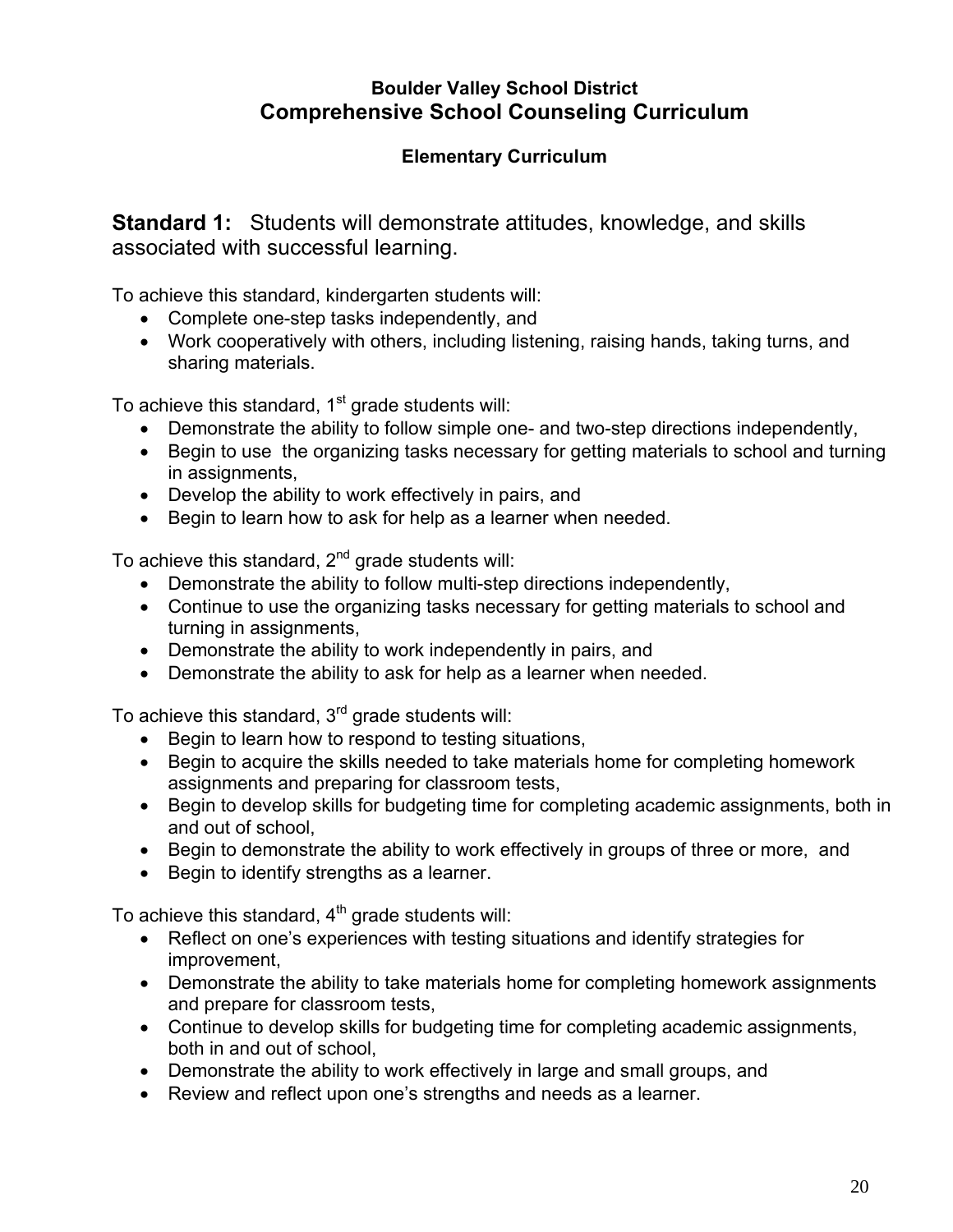To achieve this standard,  $5<sup>th</sup>$  grade students will:

- Continue to reflect upon one's experiences with testing situations and implement strategies for improvement,
- Demonstrate the ability to follow instructions and complete assignments, including turning them in,
- Refine skills for budgeting time for completing assignments, both in and out of school,
- Explain the importance of being a responsible group member, and
- Continue to review and reflect upon one's strengths and needs as a learner.

**Standard 2:** Students will graduate with the academic preparation that allows them to choose from a wide range of post-secondary options, including college.

To achieve this standard, kindergarten students will:

• Emphasize learning in the other standards.

To achieve this standard,  $1<sup>st</sup>$  grade students will:

• Emphasize learning in the other standards.

To achieve this standard,  $2<sup>nd</sup>$  grade students will:

• Emphasize learning in the other standards.

To achieve this standard,  $3<sup>rd</sup>$  grade students will:

- Set and report progress on one academic improvement goal, and
- Develop positive expectations regarding one's educational future.

To achieve this standard,  $4<sup>th</sup>$  grade students will:

- Continue to set and report progress on one academic improvement goal.
- Develop strategies for selecting appropriate academic goals, and
- Begin to develop awareness of and aspirations for future educational opportunities.

To achieve this standard,  $5<sup>th</sup>$  grade students will:

- Demonstrate the ability to set two short-term academic goals,
- Identify potential challenges associated with transition to middle school and develop a tentative plan for addressing them, and
- Continue to develop awareness of and aspirations for future educational opportunities.

**Standard 3:** Students will demonstrate the ability to investigate the world of work and to make informed career decisions.

To achieve this standard, kindergarten students will:

- Begin to identify the roles of various members of the school community, and
- Identify careers of community helpers (e.g., firefighter, police officer, etc.).

To achieve this standard,  $1<sup>st</sup>$  grade students will:

- Begin to identify the various roles one has (e.g., friend, child, student, etc.), and
- Begin to identify a variety of occupations.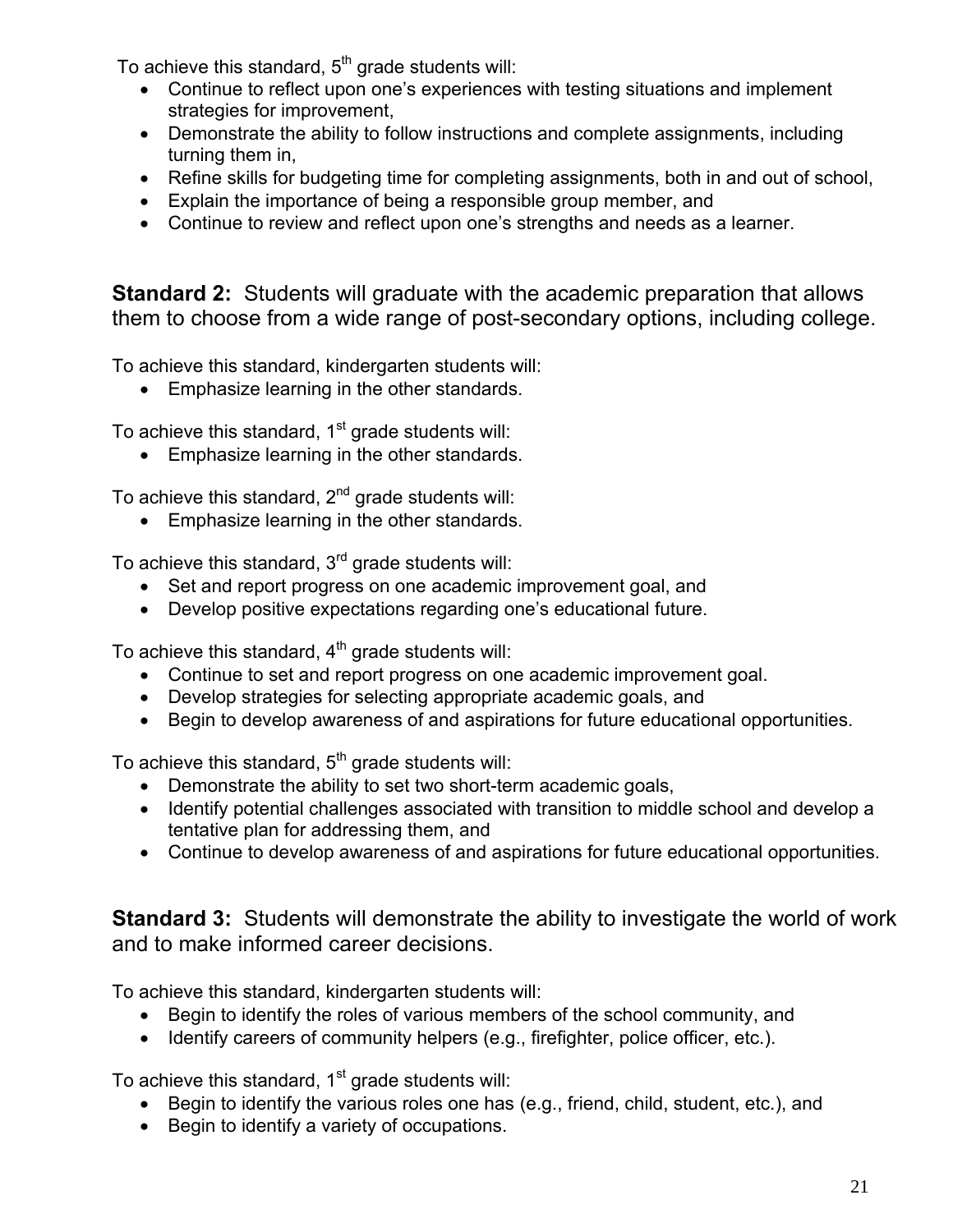To achieve this standard,  $2^{nd}$  grade students will:

- Begin to identify the differences in one's personal roles, and
- Begin to develop an awareness of the kinds of things people in a variety of occupations do.

To achieve this standard,  $3<sup>rd</sup>$  grade students will:

- Identify effective behaviors associated with the variety of one's personal roles, and
- Continue to develop an awareness of the kinds of things people do in a variety of occupations.

To achieve this standard,  $4<sup>th</sup>$  grade students will:

- Begin to learn the behaviors associated with being an effective leader in school, and
- Begin to relate personal interests, hobbies, and academic abilities to different careers.

To achieve this standard,  $5<sup>th</sup>$  grade students will:

- Continue to learn the behaviors associated with being an effective leader in school, and
- Continue to relate personal interests, hobbies, and academic abilities to different careers.

**Standard 4:** Students will understand the relationship between personal qualities, education and training, and the world of work.

To achieve this standard, kindergarten students will:

• Begin to identify tasks associated with one's job as a student.

To achieve this standard,  $1<sup>st</sup>$  grade students will:

Continue to identify tasks associated with one's job as a student.

To achieve this standard,  $2<sup>nd</sup>$  grade students will:

Continue to identify tasks associated with one's job as a student.

To achieve this standard,  $3<sup>rd</sup>$  grade students will:

- Describe school tasks that are similar to skills essential for job success, and
- Describe how current learning relates to work and how reading, writing, and mathematics are fundamental to success in life.

To achieve this standard,  $4<sup>th</sup>$  grade students will:

- Develop an awareness of the importance of learning, practice, and effort, and
- Describe the importance of personal qualities such as dependability, promptness, and getting along with others to getting and keeping jobs.

To achieve this standard,  $5<sup>th</sup>$  grade students will:

- Develop understanding of the importance of learning, practice, and effort, and
- Develop understanding of how work helps to achieve personal success.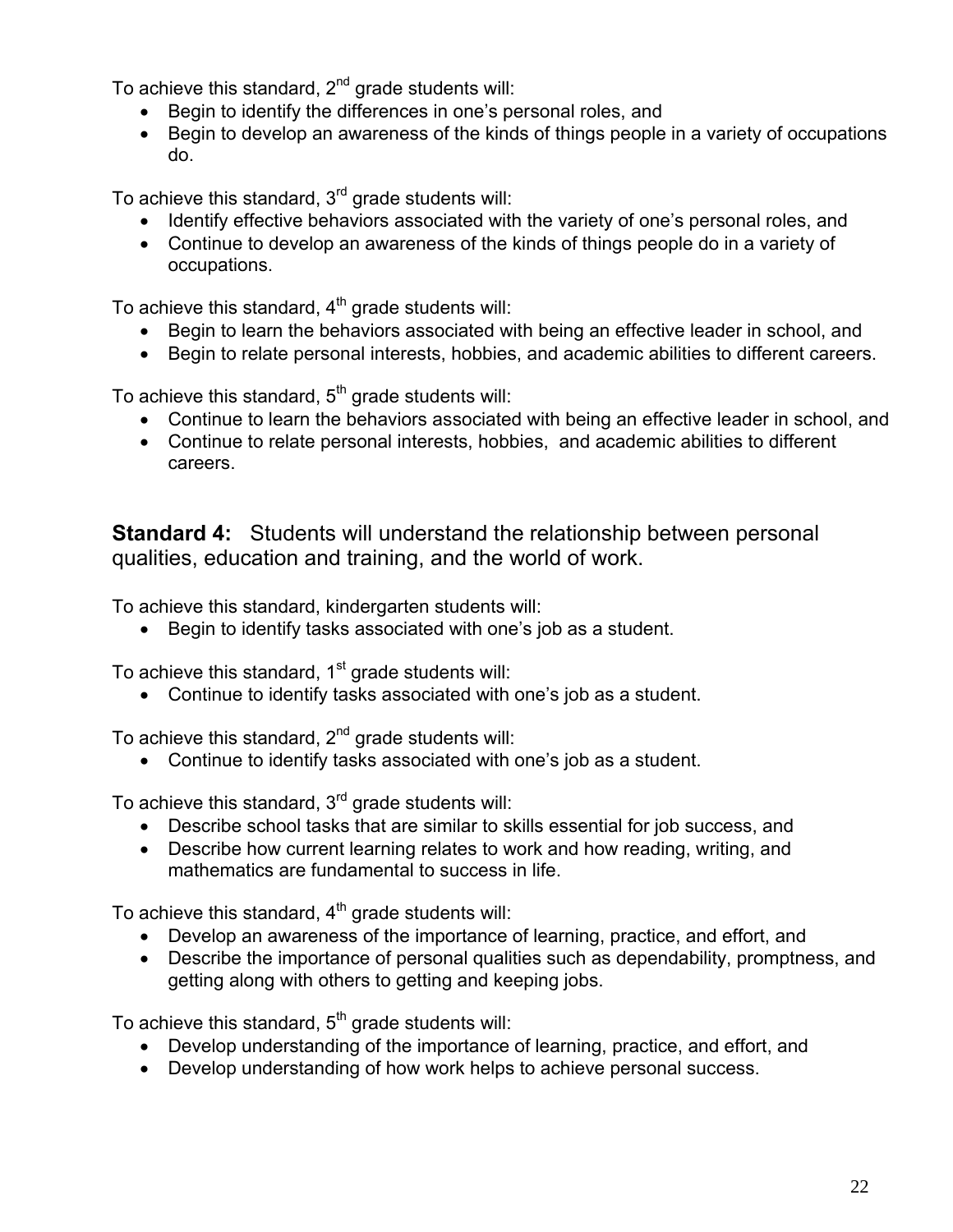**Standard 5:** Students will demonstrate the knowledge and interpersonal skills to help them understand and respect self and others.

To achieve this standard, kindergarten students will:

- Begin to develop a common understanding of the meaning of respect for self and others,
- Begin to learn how to express feelings appropriately,
- Begin to recognize basic emotions as expressed by self and others,
- Begin to develop a sense of classroom and school community
- Begin to recognize situations involving conflict and how to respond using positive choices, and
- Begin to understand the difference between tattling and telling.

To achieve this standard,  $1<sup>st</sup>$  grade students will:

- Continue to develop a common understanding of the meaning of respect for self and others,
- Continue to learn how to express feelings appropriately,
- Recognize basic emotions as expressed by self and others,
- Begin to identify situations and events that arouse strong emotional responses,
- Continue to develop a sense of classroom and school community,
- Continue to recognize situations involving conflict and how to respond using positive choices, and
- Acknowledge and understand the difference between tattling and telling.

To achieve this standard,  $2^{nd}$  grade students will:

- Begin to recognize and respect individual differences and roles,
- Begin to recognize and describe positive characteristics of self,
- Recognize a variety of emotions and develop strategies for appropriately managing them,
- Begin to develop awareness of how one's behaviors affect the feelings and actions of others,
- Begin to demonstrate the ability to respond to feelings of others appropriately,
- Begin to demonstrate, with adult assistance, conflict resolution skills in situations involving peers, and
- Continue to acknowledge and understand the difference between tattling and telling.

To achieve this standard,  $3<sup>rd</sup>$  grade students will:

- Continue to develop and begin to demonstrate respect for individual differences and roles,
- Begin to recognize personal strengths and assets,
- Begin to recognize how one is perceived by others,
- Begin to demonstrate effective strategies for managing feelings,
- Continue to develop awareness of how one's behaviors affect the feelings and actions of others,
- Continue to demonstrate the ability to respond to feelings of others appropriately,
- Begin to develop awareness of personal behaviors that contribute to the classroom community,
- Demonstrate independently conflict resolution skills in situations involving peers, and
- Review and expand one's understanding of the difference between tattling and telling.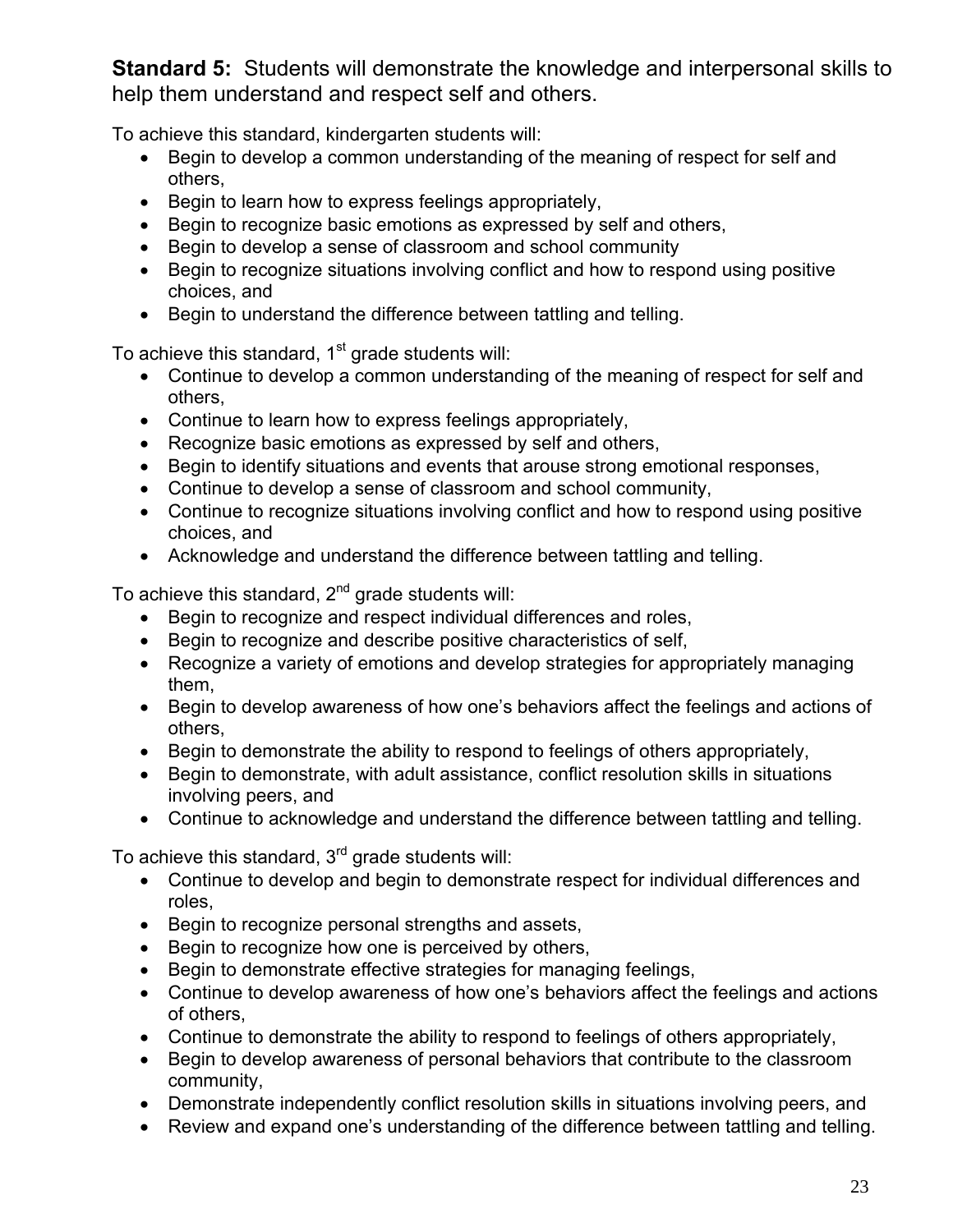To achieve this standard,  $4<sup>th</sup>$  grade students will:

- Demonstrate respect for individual differences and roles,
- Continue to recognize personal strengths and assets,
- Demonstrate and expand strategies for productively managing one's feelings,
- Recognize behaviors in self and others that positively or negatively impact a sense of school community,
- Begin to develop skills for resolving conflicts with adults, and
- Expand and strengthen skills for resolving conflicts with peers.

To achieve this standard,  $5<sup>th</sup>$  grade students will:

- Continue to demonstrate respect for individual differences and roles,
- Continue to recognize personal strengths and assets,
- Continue to demonstrate and expand strategies for productively managing one's feelings,
- Demonstrate behaviors that foster a positive sense of classroom and school community,
- Demonstrate appropriate skills for constructively resolving conflicts with adults, and
- Demonstrate expanded skills for resolving conflicts with peers.

**Standard 6:** Students will demonstrate the knowledge and skills necessary to make decisions, set goals, and take action to achieve goals.

To achieve this standard, kindergarten students will:

Begin to develop an awareness of making positive and negative choices.

To achieve this standard,  $1<sup>st</sup>$  grade students will:

- Expand their awareness of making positive and negative choices, and
- Begin to develop an awareness of the consequences of choices.

To achieve this standard,  $2^{nd}$  grade students will:

- Begin to identify typical school-related social and behavioral decisions, and
- Begin to understand the consequences of one's choices in the classroom and school community.

To achieve this standard,  $3<sup>rd</sup>$  grade students will:

- Identify alternative responses to typical social and behavioral school-related decisions, and
- Demonstrate understanding of the consequences of choices and actions.

To achieve this standard,  $4<sup>th</sup>$  grade students will:

- Develop awareness of the steps involved in a decision-making model,
- Recognize that all decisions have alternatives, and
- Describe how personal beliefs and attitudes affect decision making.

To achieve this standard,  $5<sup>th</sup>$  grade students will:

- Demonstrate awareness of the steps involved in a decision-making model,
- Continue to recognize that all decisions have alternatives, and
- Continue to describe how personal beliefs and attitudes affect decision making.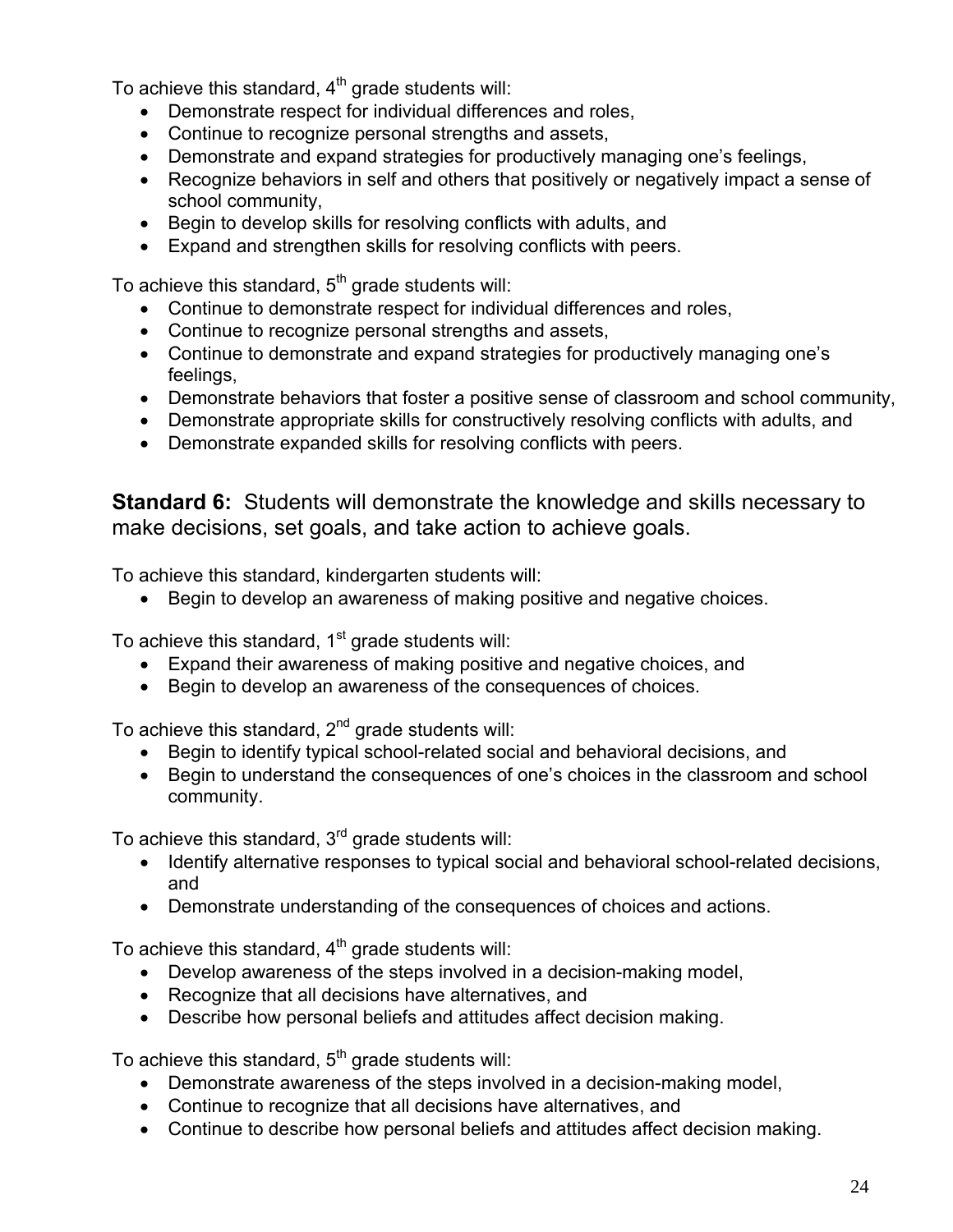**Standard 7:** Students will understand how interpersonal skills and knowledge enhance personal safety.

To achieve this standard, kindergarten students will:

- Begin to recognize when telling an adult is necessary to keep self or others safe and unhurt,
- Begin to recognize appropriate and inappropriate physical contact, and
- Begin to demonstrate awareness of kind behavior.

To achieve this standard,  $1<sup>st</sup>$  grade students will:

- Identify when telling an adult is necessary to keep self or others safe and unhurt,
- Begin to identify appropriate and inappropriate physical contact and strategies for responding,
- Demonstrate awareness of kind behaviors and develop awareness of how kindness makes others feel, and
- Begin to develop age-appropriate responses to intimidating and/or threatening behaviors directed toward self or others by peers.

To achieve this standard,  $2<sup>nd</sup>$  grade students will:

- Identify age-appropriate situations that acquire adult support to maintain the safety of self and others,
- Demonstrate appropriate strategies for responding to inappropriate physical contact,
- Demonstrate skills for showing and acknowledging kindness,
- Begin to develop an understanding of feeling welcomed and accepted,
- Begin to demonstrate age-appropriate responses to intimidating and/or threatening behaviors directed toward self or others by peers, and
- Develop awareness of peer pressure—what it is and what it looks like in operation.

To achieve this standard, 3<sup>rd</sup> grade students will:

- Demonstrate strategies for getting adult support to maintain the safety of self and others,
- Begin to develop an awareness of using the internet safely,
- Demonstrate age-appropriate strategies for responding to inappropriate physical contact,
- Begin to understand how kindness makes others feel welcomed and accepted,
- Demonstrate expanded age-appropriate responses to intimidating and/or threatening behaviors directed toward self or others by peers, and
- Begin to identify sources of peer pressure.

To achieve this standard,  $4<sup>th</sup>$  grade students will:

- Continue to demonstrate strategies for getting adult support to maintain the safety of self and others,
- Recognize a variety of potential internet dangers,
- Demonstrate age-appropriate strategies for responding to inappropriate physical contact,
- Understand how kindness makes others feel welcomed and accepted,